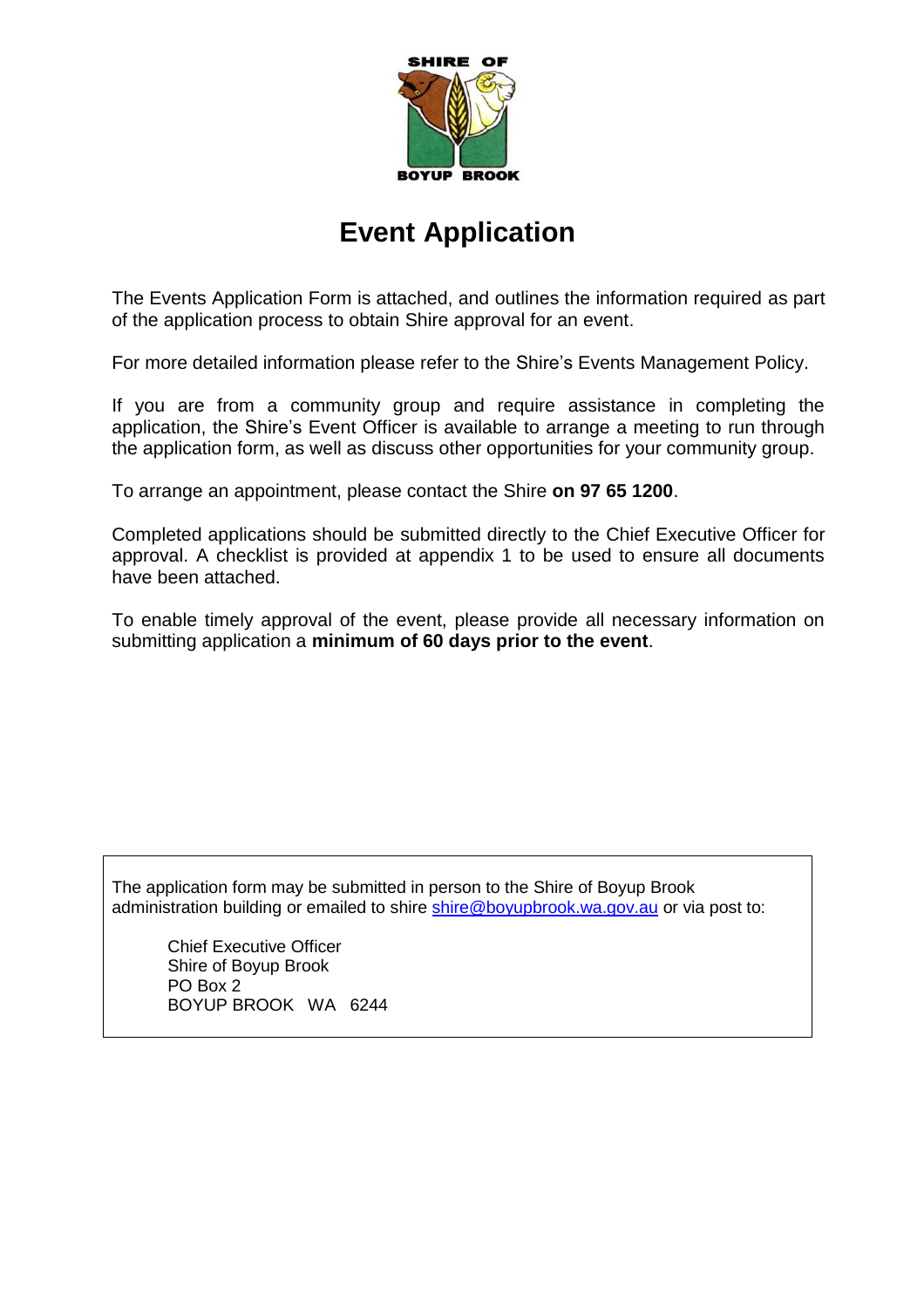# **EVENT APPLICATION**

| Name of Event    |  |
|------------------|--|
| Date of<br>Event |  |

| <b>Contact Details</b> |                                                                                        |          |
|------------------------|----------------------------------------------------------------------------------------|----------|
| Name of Event          |                                                                                        |          |
| Organiser              |                                                                                        |          |
| Name of                |                                                                                        |          |
| Organisation           |                                                                                        |          |
| <b>Contact Number</b>  |                                                                                        |          |
| <b>ABN</b>             |                                                                                        |          |
| <b>Email Address</b>   |                                                                                        |          |
| <b>Postal Address</b>  |                                                                                        |          |
|                        | Are you a Not-for-Profit organisation? (If yes, please provide evidence of NFP status) | Yes / No |

| <b>Event Details</b>                            |     |  |      |  |      |  |
|-------------------------------------------------|-----|--|------|--|------|--|
| <b>Location of Event</b>                        |     |  |      |  |      |  |
| <b>Street Address</b>                           |     |  |      |  |      |  |
| Is your event on a council reserve?<br>Yes / No |     |  |      |  |      |  |
| Event start                                     | Day |  | Date |  | Time |  |
| Event finish                                    | Day |  | Date |  | Time |  |
| Venue access (for set up)                       | Day |  | Date |  | Time |  |
| Venue Departure (after clean up)                | Day |  | Date |  | Time |  |

| <b>Patron Details</b>                   |                 |                     |  |
|-----------------------------------------|-----------------|---------------------|--|
| Expected number of patrons              | At any one time | Total no of patrons |  |
| If this event has been held in previous | At any one time | Total no of patrons |  |
| years, how many people attended?        |                 |                     |  |

| <b>Complaints Procedures</b>                                                                  |  |
|-----------------------------------------------------------------------------------------------|--|
| Please provide a copy or details of your complaints procedure (including procedures for noise |  |
| complaints).                                                                                  |  |
| Have you received complaints regarding events of this nature previously?<br>Yes / No          |  |
|                                                                                               |  |

If yes, please provide details of how you will avoid these issues: (attached additional info if required)

| <b>Noise</b>                                                                                         |          |  |
|------------------------------------------------------------------------------------------------------|----------|--|
| Will there be amplified music or noise at the event?                                                 | Yes / No |  |
| Will there be a generator at the event?                                                              | Yes / No |  |
| If yes, please identify the source of noise and the potential noise level dB(A) at the nearest       |          |  |
| residence.                                                                                           |          |  |
| If the noise from the event potentially exceed the assigned noise levels as stated in the            |          |  |
| Environmental Protection (Noise) Regulations 1997, you are required to complete an application for a |          |  |
| Regulation 18 Approval (Appendix 2).                                                                 |          |  |
|                                                                                                      |          |  |

| <b>Structures</b>                           |               |             |                                                                       |          |                        |
|---------------------------------------------|---------------|-------------|-----------------------------------------------------------------------|----------|------------------------|
| Will you be using any temporary structures? |               |             |                                                                       | Yes / No |                        |
|                                             |               |             | (eg marquees, stages, tents, amusement rides, bouncy castles etc.)    |          |                        |
|                                             |               |             | If yes, please indicate the type of structure below: - see appendix 3 |          |                        |
| <b>Type</b>                                 | <b>Number</b> | <b>Size</b> | Company or person erecting                                            |          | Will tent pegs be used |
|                                             |               |             | structures                                                            |          | to secure structures?  |
| <b>Marquees</b>                             |               |             |                                                                       | Yes      | <b>No</b>              |
| <b>Tents</b>                                |               |             |                                                                       | Yes      | <b>No</b>              |
| <b>Stages</b>                               |               |             |                                                                       | Yes      | <b>No</b>              |
| Other (list):                               |               |             |                                                                       | Yes      | No                     |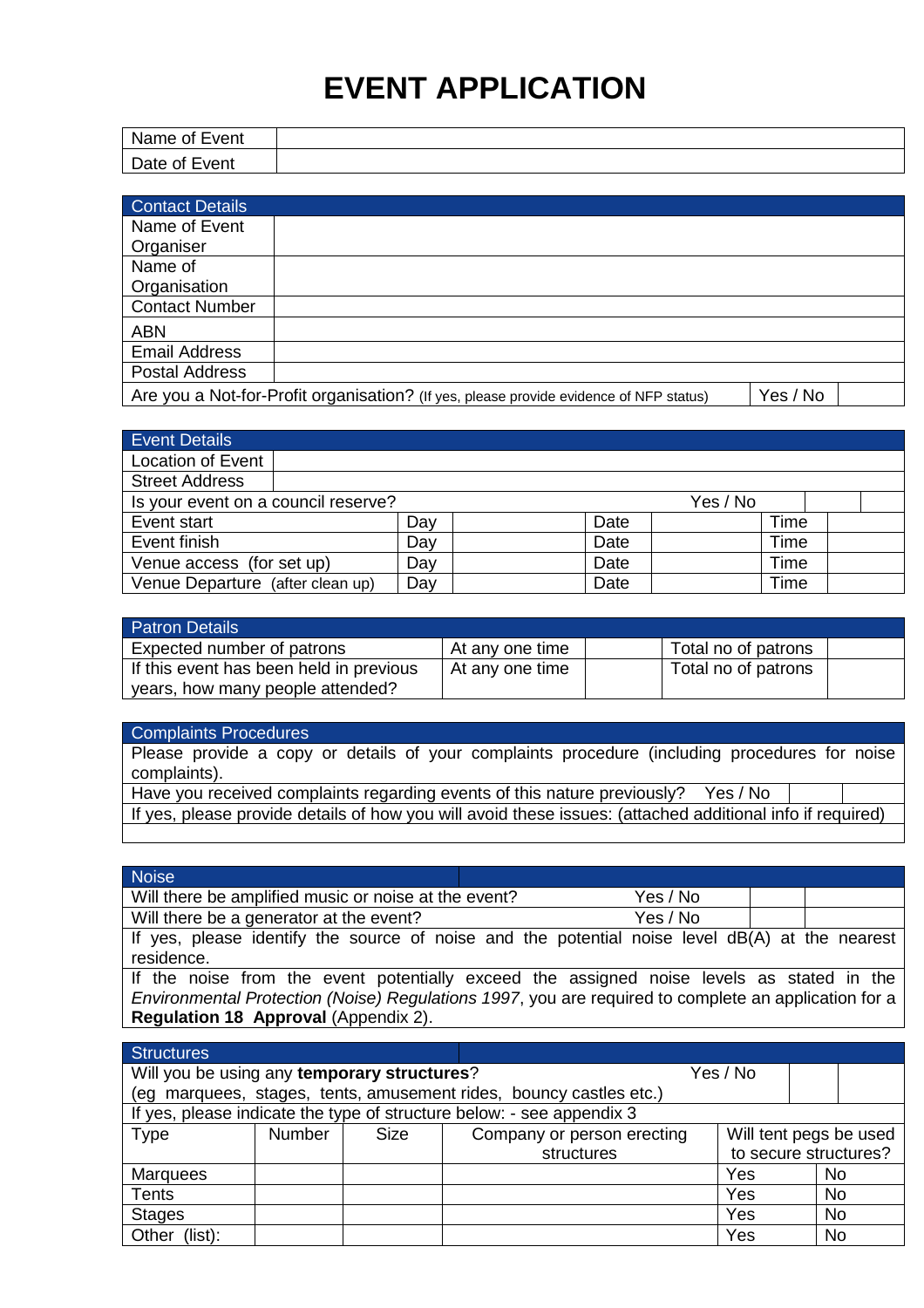| <b>Electrical Installations</b>                                      |     |           |
|----------------------------------------------------------------------|-----|-----------|
| Will there be electrical leads at your event?                        | Yes | <b>No</b> |
| Will there be lighting installed for your event? eg lighting towers  | Yes | <b>No</b> |
| Will there be other electrical equipment at your event?: please list | Yes | <b>No</b> |
| Please identify the power supply for your event:                     |     |           |

#### **Please note**:

- All leads and electrical devices must be tagged within the last 6 months by a licensed electrician.
- A Form 5 must be completed on the day of the event by a licensed electrician and returned to the Shire within 7 days of your event- appendix 4

#### **Toilets**

What toilet facilities will be provided **for staff, volunteers and patrons** at the event?

|                       | <b>Toilets</b> |                        |          | <b>Urinals</b>         | Hand basins |                        |  |
|-----------------------|----------------|------------------------|----------|------------------------|-------------|------------------------|--|
|                       | Existing       | Additional<br>supplied | Existing | Additional<br>supplied | Existing    | Additional<br>supplied |  |
| Male                  |                |                        |          |                        |             |                        |  |
| Female                |                |                        |          |                        |             |                        |  |
| Accessible/disability |                |                        |          |                        |             |                        |  |
| friendly              |                |                        |          |                        |             |                        |  |
| Parenting Room        |                |                        |          |                        |             |                        |  |

What arrangements have been made for servicing/cleaning the toilet facilities? It is the responsibility of the event organiser to ensure all toilets (existing and additional) are serviced and cleaned for the duration of the event.

What arrangements have been made for lighting toilets and surrounds (interior and exterior)

#### **Stallholders**

Will any food be provided or sold at your event? <br>
Yes No If yes, a Food Notification form (appendix 5) needs to be completed for each stall selling or providing food. A site plan of the food stall/marquee may be required. You should obtain a copy of the stallholder's public liability insurance. Food notifications are assessed by the Environmental Health Officer.

| Will any non-edible products be sold at your event?                         | <b>Yes</b> | <b>No</b> |
|-----------------------------------------------------------------------------|------------|-----------|
| Will there be any amusements or activities at your event?                   | Yes        | No.       |
| (eg bouncy castles etc.) An application form at appendix 6 may be required. |            |           |

| Alcohol                                                                                                                                                                                                 |                |  |        |    |
|---------------------------------------------------------------------------------------------------------------------------------------------------------------------------------------------------------|----------------|--|--------|----|
| Will there be alcohol at this event?                                                                                                                                                                    |                |  | Yes    | No |
| If yes, a liquor licence is required.                                                                                                                                                                   |                |  |        |    |
| <b>First Aid</b>                                                                                                                                                                                        |                |  |        |    |
| Please describe what first aid arrangements have been made for the event, including names of<br>designated first aid officers, qualifications, and if they are from an accredited agency (eg. St John). |                |  |        |    |
| Name                                                                                                                                                                                                    | Qualifications |  | Agency |    |
|                                                                                                                                                                                                         |                |  |        |    |
| $\mathcal{P}$                                                                                                                                                                                           |                |  |        |    |

|    | <b>Fire Safety</b>                                          |          |  |                                                                                                          |  |  |  |  |
|----|-------------------------------------------------------------|----------|--|----------------------------------------------------------------------------------------------------------|--|--|--|--|
|    | What fire safety arrangements have been made for the event? |          |  |                                                                                                          |  |  |  |  |
|    |                                                             |          |  | Please describe the quantity, location and type of fire extinguishers or location of fire unit provided. |  |  |  |  |
|    | Type                                                        | Quantity |  | Location on site plan                                                                                    |  |  |  |  |
|    |                                                             |          |  |                                                                                                          |  |  |  |  |
| 2. |                                                             |          |  |                                                                                                          |  |  |  |  |
| 3. |                                                             |          |  |                                                                                                          |  |  |  |  |
|    |                                                             |          |  |                                                                                                          |  |  |  |  |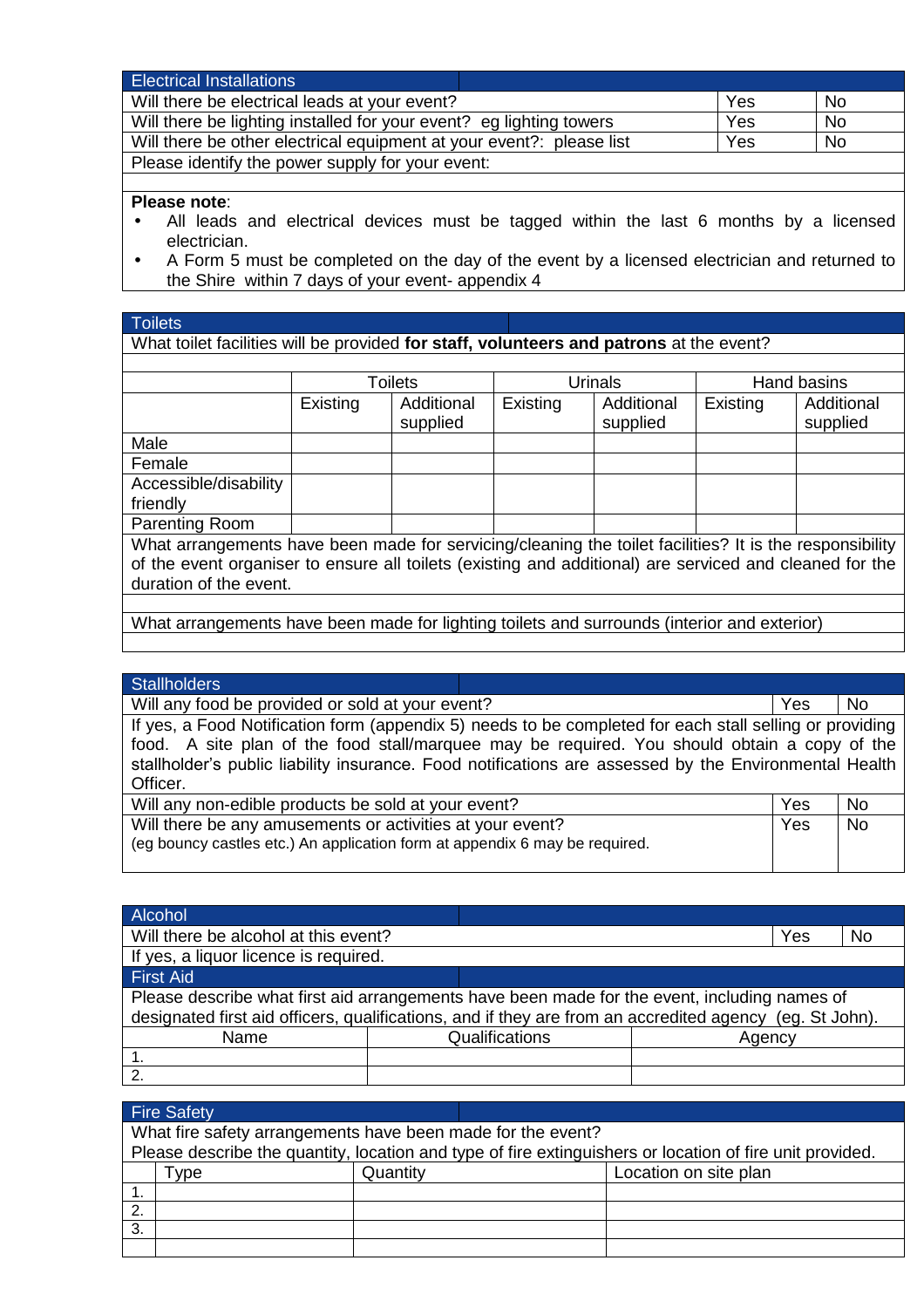| Security                                                                                      |  |          |               |                       |        |
|-----------------------------------------------------------------------------------------------|--|----------|---------------|-----------------------|--------|
| What security / event liaison arrangements are planned for the event. Please provide details: |  |          |               |                       |        |
|                                                                                               |  |          |               |                       |        |
|                                                                                               |  | Provider | <b>Number</b> | <b>Rostered Hours</b> |        |
|                                                                                               |  |          | of staff      | <b>Start</b>          | Finish |
| <b>Licensed Security</b>                                                                      |  |          |               |                       |        |
| Personnel                                                                                     |  |          |               |                       |        |
| Event liaison (unlicensed)                                                                    |  |          |               |                       |        |
| <b>Volunteer Event Staff</b>                                                                  |  |          |               |                       |        |

#### Pyrotechnics (fireworks)

660L Skip bins

**Other** 

Are pyrotechnics (fireworks) planned for the event? <br>
No

If yes, please contact the shire at least **60 days prior to your event** to obtain assistance with your fireworks approval.

### Waste Management What arrangements have been made to managing waste at the event? Will you require the hire of additional Shire of Boyup Brook bins? <br>
No **Number Required** 240L Waste bins 240L Recycle bins

| <b>Council Reserves</b>                                                                                                                                                 |            |     |                                     |  |
|-------------------------------------------------------------------------------------------------------------------------------------------------------------------------|------------|-----|-------------------------------------|--|
| Will the event require any of the following: If yes, please provide details and mark location on site<br>plan and indicate if any items will be left on site overnight? |            |     |                                     |  |
|                                                                                                                                                                         |            |     | Description, access times, quantity |  |
|                                                                                                                                                                         | <b>Yes</b> | No. |                                     |  |
| Holes or trenches dug into turf                                                                                                                                         |            |     |                                     |  |
| Use of tent pegs                                                                                                                                                        |            |     |                                     |  |
| Lines marked on grassed areas                                                                                                                                           |            |     |                                     |  |
| Access for cars                                                                                                                                                         |            |     |                                     |  |
| Access for light trucks                                                                                                                                                 |            |     |                                     |  |
| Access for heavy vehicles (weight)                                                                                                                                      |            |     |                                     |  |
| Access for machinery /                                                                                                                                                  |            |     |                                     |  |
| amusements on trailers etc.                                                                                                                                             |            |     |                                     |  |
| Other: please describe                                                                                                                                                  |            |     |                                     |  |

| <b>Parking and Traffic Management</b>                                                       |          |                                                                                        |     |    |
|---------------------------------------------------------------------------------------------|----------|----------------------------------------------------------------------------------------|-----|----|
| What parking arrangements are in place for your event?                                      |          |                                                                                        |     |    |
|                                                                                             | Existing | Additional - please describe                                                           |     |    |
| Standard vehicle bays                                                                       |          |                                                                                        |     |    |
| <b>Accessible Parking</b>                                                                   |          |                                                                                        |     |    |
| Oversized vehicles eq. bus                                                                  |          |                                                                                        |     |    |
|                                                                                             |          |                                                                                        |     |    |
|                                                                                             |          |                                                                                        |     |    |
|                                                                                             |          | Will a road closure any variation to existing traffic arrangements, including crossing | Yes | No |
| roads be required?                                                                          |          |                                                                                        |     |    |
| If Yes, a traffic management plan is required. There may be significant issues with traffic |          |                                                                                        |     |    |
| management that impact on your event. - Appendix 7.                                         |          |                                                                                        |     |    |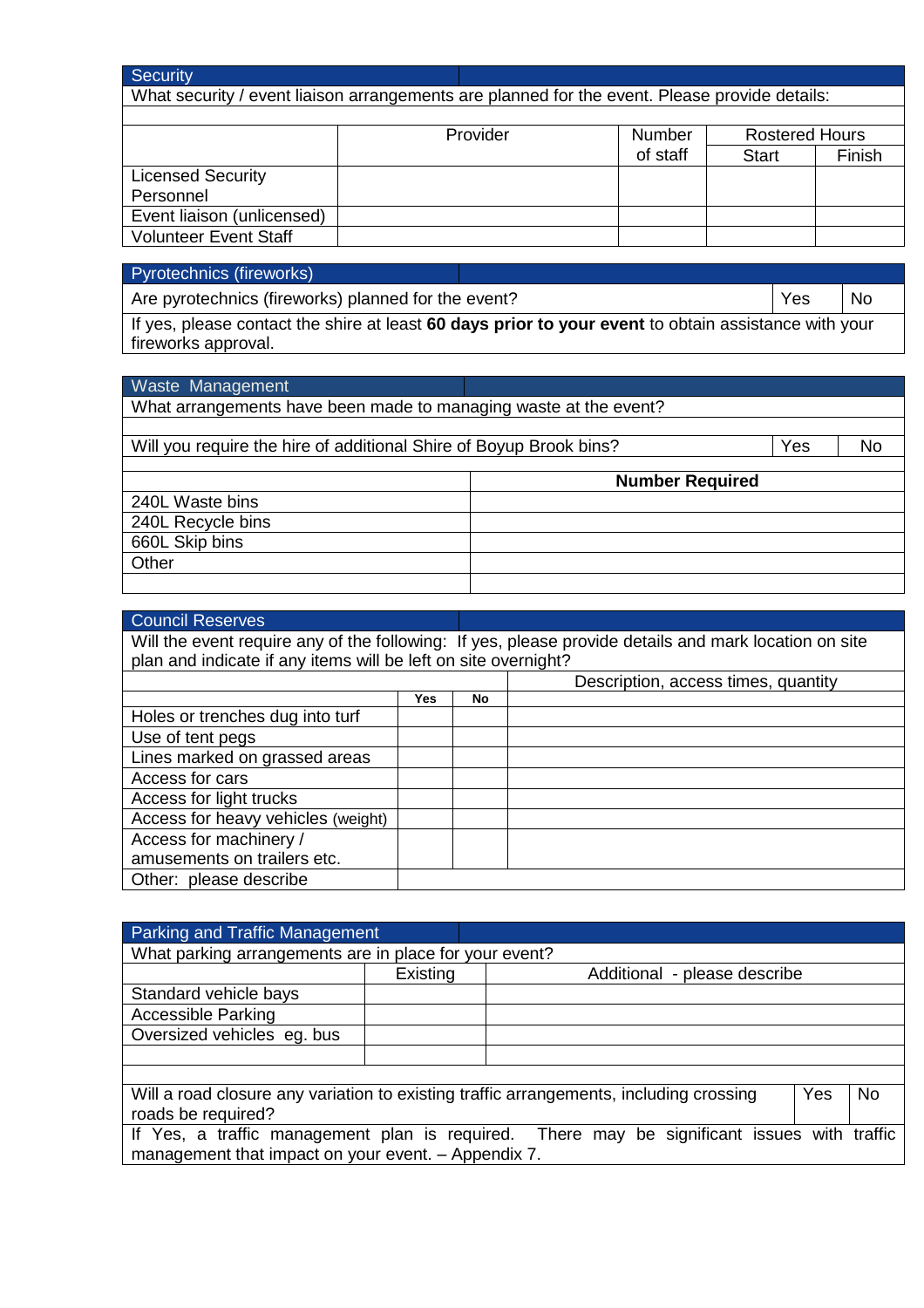| <b>Event Promotional Signage</b>                                                                    |     |           |
|-----------------------------------------------------------------------------------------------------|-----|-----------|
| Are you applying for permission to advertise your event on public or private land?                  | Yes | <b>No</b> |
|                                                                                                     |     |           |
| If yes, submit information as part of this application advising details of the size and location of |     |           |

proposed signs **60 days prior to your event**, for Building Officer approval.

| Access and Inclusion                                                                    |     |    |
|-----------------------------------------------------------------------------------------|-----|----|
|                                                                                         | Yes | No |
| Is your event accessible for people with disabilities and diverse cultural backgrounds? |     |    |
| Are your signs and promotional materials in large print or alternative languages        |     |    |
| Have you used a plain font (12 point type) on your promotional materials, with an       |     |    |
| absence of background pictures/patterns to assist vision impaired people read your      |     |    |
| promotional material?                                                                   |     |    |
| Does your event promotional material state if the site is accessible?                   |     |    |
| Water bowls and rest areas for companion animals                                        |     |    |
| Are there paths and ramps to assist individuals with mobility impairment                |     |    |
| Is there clear, directional signage to the venue and toilets?                           |     |    |
| Is there ample space for wheelchairs in seated areas?                                   |     |    |
| If you are having food at your event, is there a range of healthy and/or culturally     |     |    |
| sensitive items to choose from?                                                         |     |    |
| If your event covers a large area, are there shaded places to sit?                      |     |    |
| Do the steps to your stage have handrails?                                              |     |    |
| Other, please describe:                                                                 |     |    |
|                                                                                         |     |    |